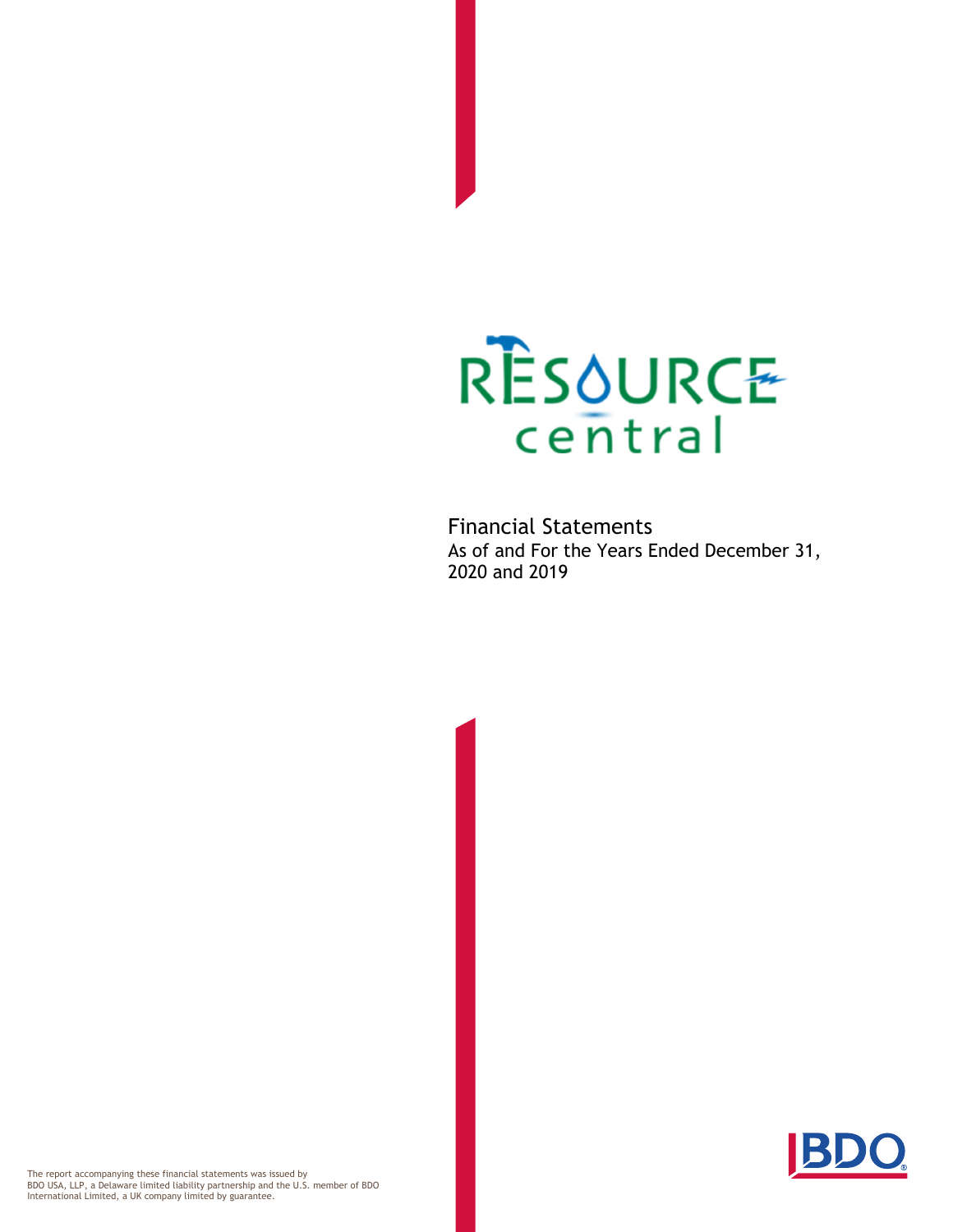# **Contents**

| <b>Independent Auditor's Report</b>                  |   |
|------------------------------------------------------|---|
| <b>Financial Statements:</b>                         |   |
| <b>Statements of Financial Position</b>              | 3 |
| <b>Statements of Activities</b>                      | 4 |
| Statement of Functional Expenses - December 31, 2020 | 5 |
| Statement of Functional Expenses - December 31, 2019 | 6 |
| <b>Statements of Cash Flows</b>                      | 7 |
| Notes to Financial Statements                        | 8 |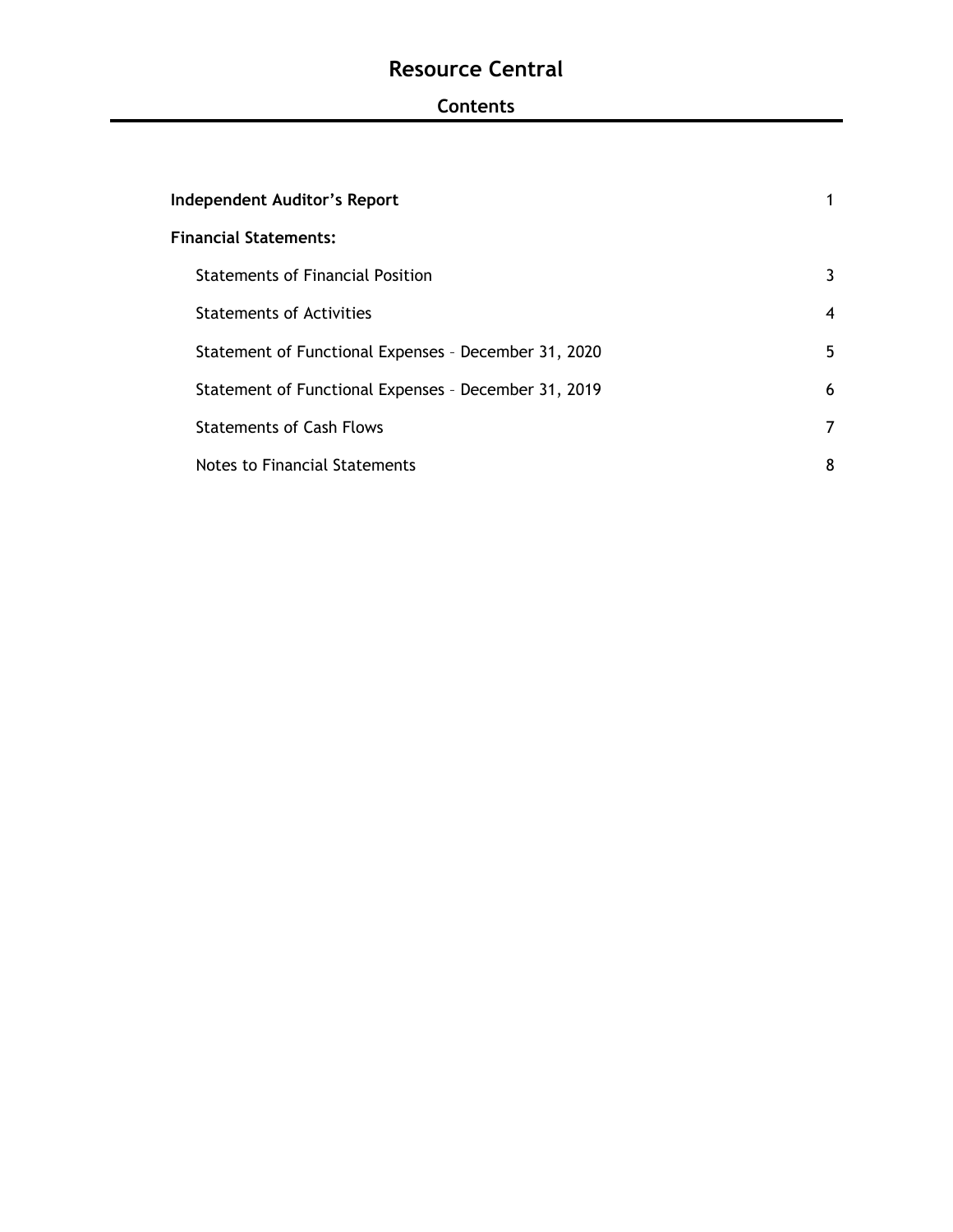

#### **Independent Auditor's Report**

Board of Directors Resource Central Boulder, Colorado

#### *Opinion*

We have audited the financial statements of Resource Central (the Organization), which comprise the statement of financial position as of December 31, 2020, and the related statements of activities, functional expenses and cash flows for the year then ended, and the related notes to the financial statements.

In our opinion, the accompanying financial statements present fairly, in all material respects, the financial position of the Organization as of December 31, 2020, and the changes in its net assets and its cash flows for the year then ended in accordance with accounting principles generally accepted in the United States of America.

#### *Basis for Opinion for the 2020 Financial Statements*

We conducted our audit in accordance with auditing standards generally accepted in the United States of America (GAAS). Our responsibilities under those standards are further described in the Auditor's Responsibilities for the Audit of the Financial Statements section of our report. We are required to be independent of the Organization and to meet our other ethical responsibilities, in accordance with the relevant ethical requirements relating to our audits. We believe that the audit evidence we have obtained is sufficient and appropriate to provide a basis for our audit opinion for the 2020 financial statements.

#### *Other Matter – Prior Period Financial Statements*

The 2019 financial statements of the Organization were audited by ACM LLP (ACM), whose partners and professional staff joined BDO USA, LLP as of August 1, 2020, and has subsequently ceased operations. ACM's report dated May 29, 2020 expressed an unmodified opinion on those statements.

#### *Responsibilities of Management for the Financial Statements*

Management is responsible for the preparation and fair presentation of the financial statements in accordance with accounting principles generally accepted in the United States of America, and for the design, implementation, and maintenance of internal control relevant to the preparation and fair presentation of financial statements that are free from material misstatement, whether due to fraud or error.

In preparing the financial statements, management is required to evaluate whether there are conditions or events, considered in the aggregate, that raise substantial doubt about the Organization's ability to continue as a going concern within one year after the date that the financial statements are issued or available to be issued.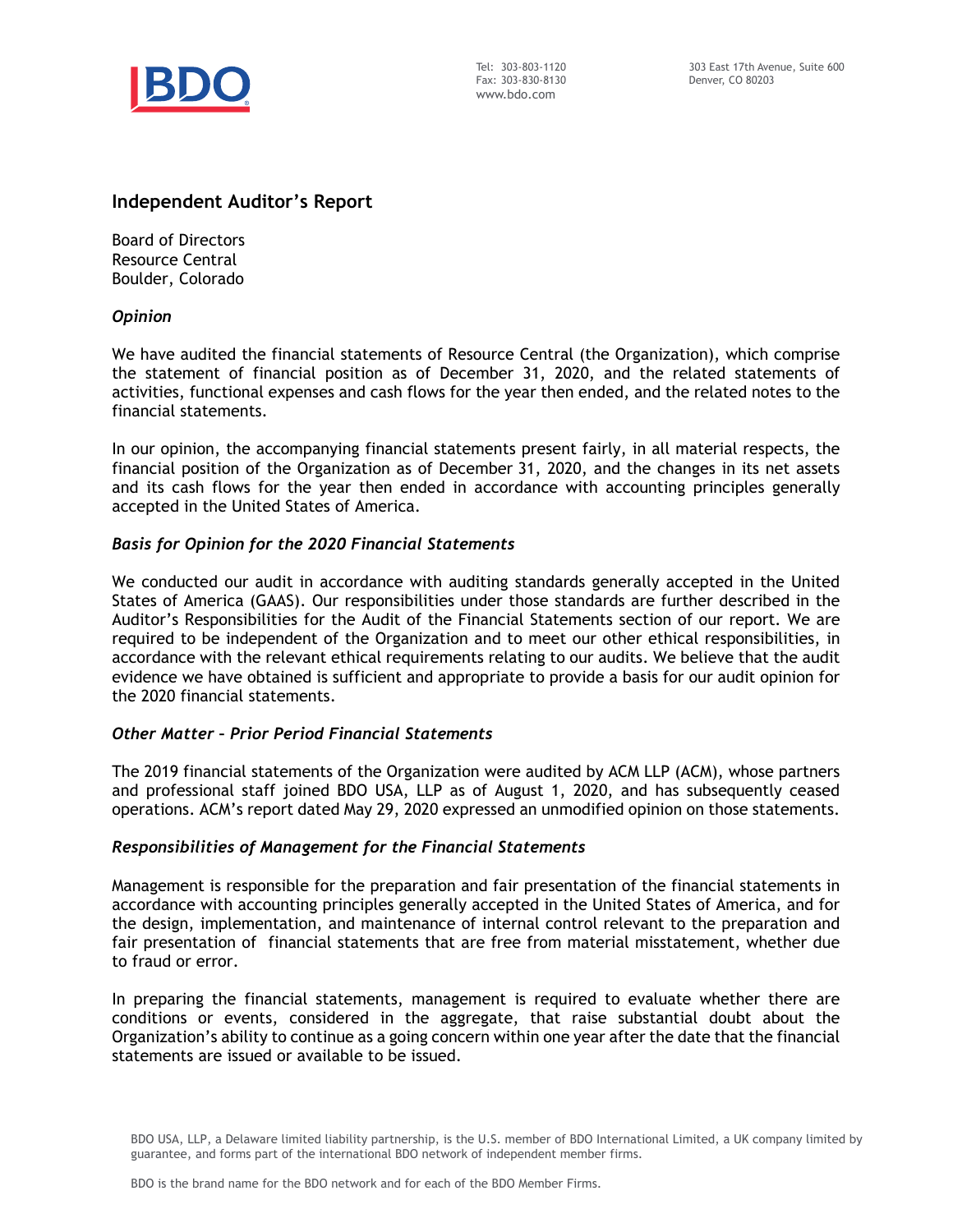

#### *Auditor's Responsibilities for the Audit of the 2020 Financial Statements*

Our objectives are to obtain reasonable assurance about whether the financial statements as a whole are free from material misstatement, whether due to fraud or error, and to issue an auditor's report that includes our opinion. Reasonable assurance is a high level of assurance but is not absolute assurance and therefore is not a guarantee that an audit conducted in accordance with GAAS will always detect a material misstatement when it exists. The risk of not detecting a material misstatement resulting from fraud is higher than for one resulting from error, as fraud may involve collusion, forgery, intentional omissions, misrepresentations, or the override of internal control. Misstatements are considered material if there is a substantial likelihood that, individually or in the aggregate, they would influence the judgment made by a reasonable user based on the financial statements.

In performing an audit in accordance with GAAS, we:

- Exercise professional judgment and maintain professional skepticism throughout the audit.
- Identify and assess the risks of material misstatement of the financial statements, whether due to fraud or error, and design and perform audit procedures responsive to those risks. Such procedures include examining, on a test basis, evidence regarding the amounts and disclosures in the financial statements.
- Obtain an understanding of internal control relevant to the audit in order to design audit procedures that are appropriate in the circumstances, but not for the purpose of expressing an opinion on the effectiveness of the Organization's internal control. Accordingly, no such opinion is expressed.
- Evaluate the appropriateness of accounting policies used and the reasonableness of significant accounting estimates made by management, as well as evaluate the overall presentation of the financial statements.
- Conclude whether, in our judgment, there are conditions or events, considered in the aggregate, that raise substantial doubt about the Organization's ability to continue as a going concern for a reasonable period of time.

We are required to communicate with those charged with governance regarding, among other matters, the planned scope and timing of the audit, significant audit findings, and certain internal control-related matters that we identified during the audit of the 2020 financial statements.

# BDO USA, LLP

May 28, 2021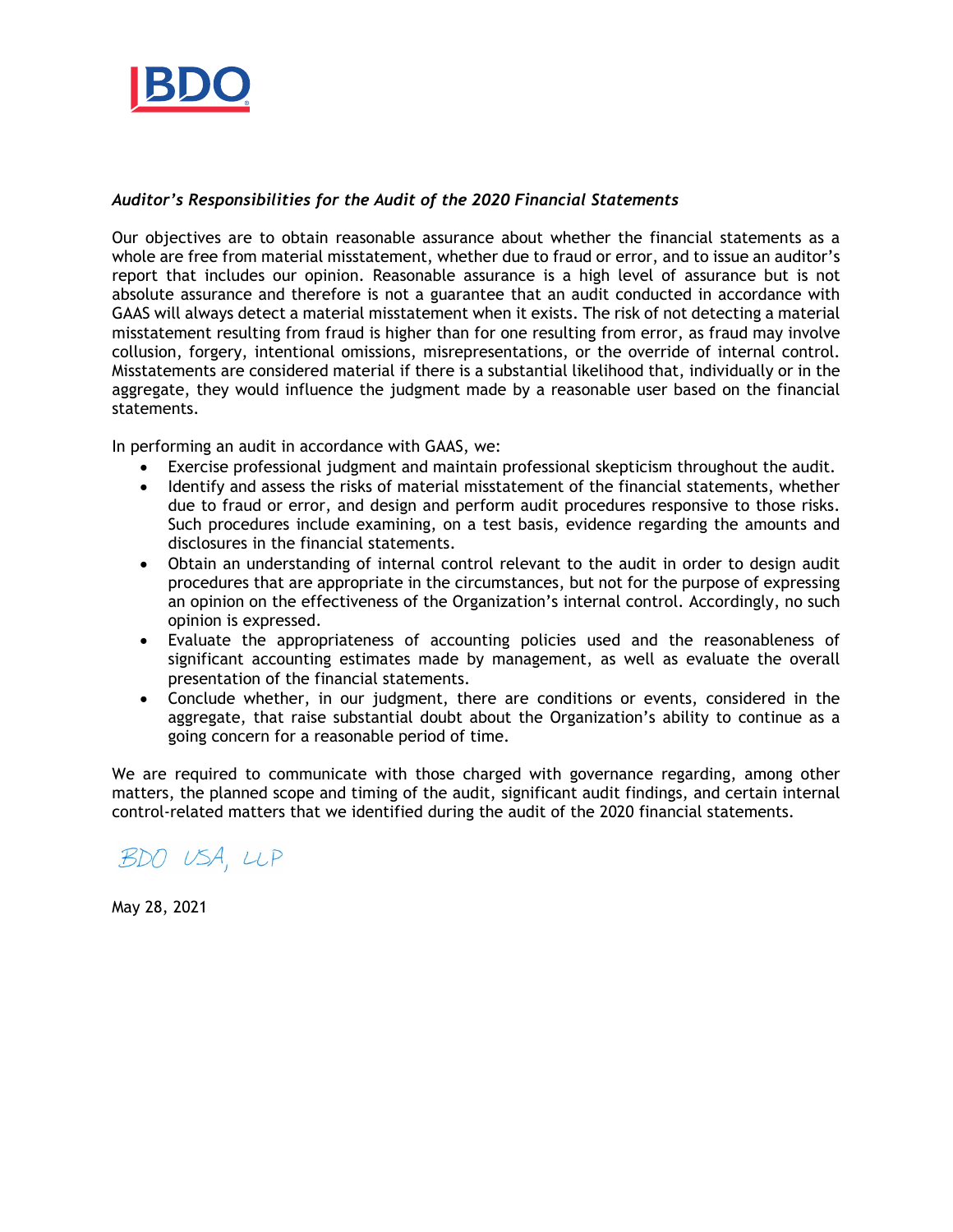# **Statements of Financial Position**

| 2020<br>December 31,                    |    |           | 2019          |  |
|-----------------------------------------|----|-----------|---------------|--|
| Assets:                                 |    |           |               |  |
| Cash and cash equivalents               | \$ | 1,150,641 | \$<br>612,419 |  |
| Grants and contributions receivable     |    | 230,099   | 23,942        |  |
| Prepaid expenses and deposits           |    | 17,895    | 28,247        |  |
| Inventory                               |    | 77,036    | 75,937        |  |
| Property and equipment, net             |    | 270,779   | 178,392       |  |
| <b>Total assets</b>                     | \$ | 1,746,450 | \$<br>918,937 |  |
| Liabilities and net assets              |    |           |               |  |
| Liabilities:                            |    |           |               |  |
| Accounts payable                        | \$ | 68,795    | \$<br>29,846  |  |
| Accrued payroll                         |    | 110,013   | 119,996       |  |
| Deferred revenue                        |    | 218,796   | 24,310        |  |
| Note payable                            |    |           | 6,455         |  |
| <b>Total liabilities</b>                |    | 397,604   | 180,607       |  |
| <b>Commitments and contingencies</b>    |    |           |               |  |
| Net assets:                             |    |           |               |  |
| Without donor restrictions              |    | 691,131   | 590,098       |  |
| With donor restrictions                 |    | 657,715   | 148,232       |  |
| Total net assets                        |    | 1,348,846 | 738,330       |  |
| <b>Total liabilities and net assets</b> | \$ | 1,746,450 | \$<br>918,937 |  |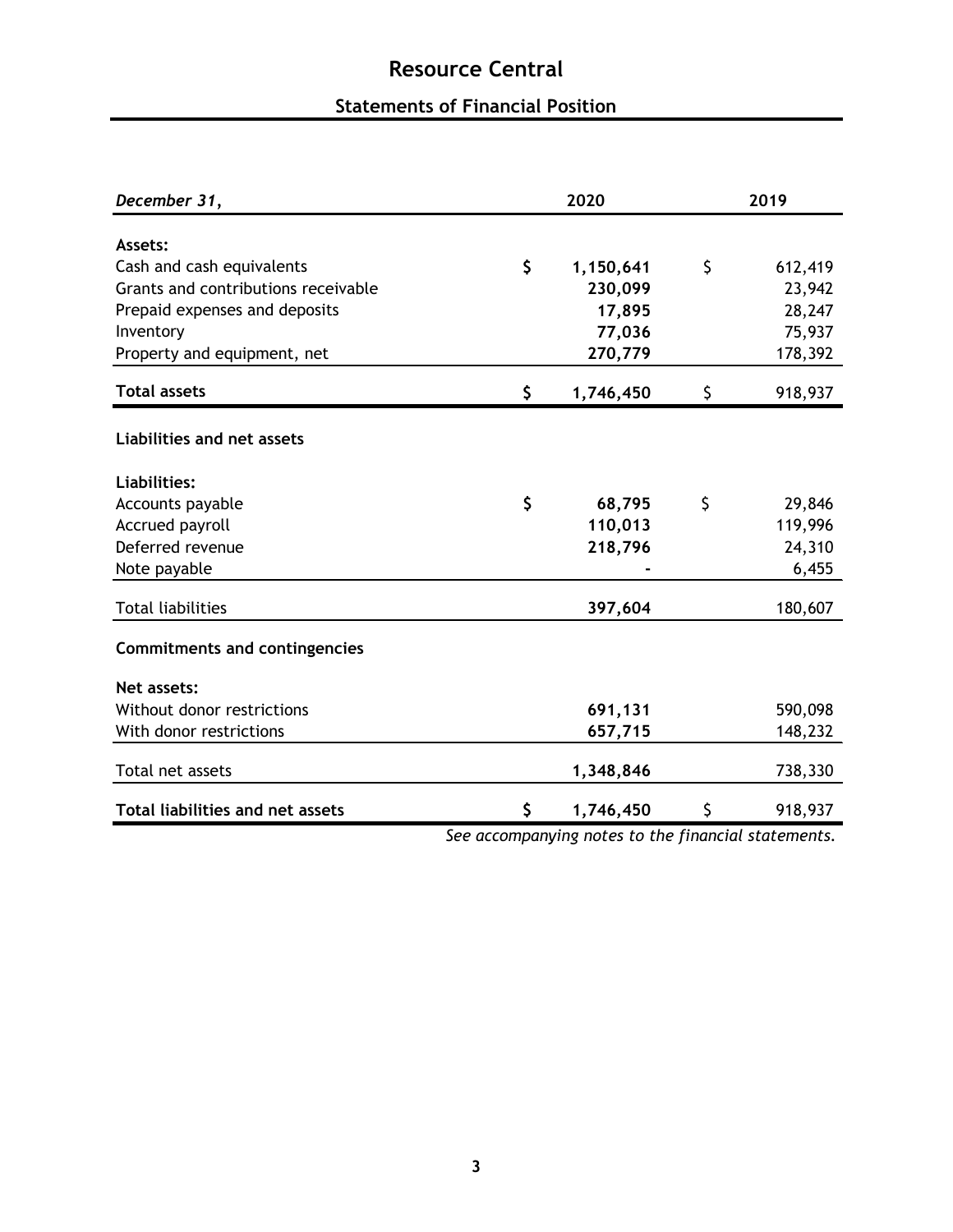# **Statements of Activities**

| Year Ended December 31,                           |                      | 2020                     |                      |                     | 2019                     |                    |
|---------------------------------------------------|----------------------|--------------------------|----------------------|---------------------|--------------------------|--------------------|
|                                                   | <b>Without Donor</b> | <b>With Donor</b>        |                      | Without Donor       | With Donor               |                    |
|                                                   | <b>Restrictions</b>  | <b>Restrictions</b>      | Total                | <b>Restrictions</b> | <b>Restrictions</b>      | Total              |
| Support and revenue:                              |                      |                          |                      |                     |                          |                    |
| Materials Reuse sales and program revenue $\oint$ | 732,160 \$           |                          | -\$<br>732,160       | \$<br>917,001 \$    |                          | \$<br>917,001      |
| Donated building materials for resale             | 687,358              |                          | 687,358              | 819,559             |                          | 819,559            |
| Less: cost of goods sold                          | (712, 034)           |                          | (712, 034)           | (863, 528)          |                          | (863, 528)         |
| Gross profit from Reuse sales                     | 707,484              |                          | 707,484              | 873,032             | $\overline{a}$           | 873,032            |
| Garden In a Box sales and program revenue         | 831,362              | ä,                       | 831,362              | 834,488             | $\overline{\phantom{a}}$ | 834,488            |
| Less: cost of goods sold                          | (339, 277)           | ٠                        | (339, 277)           | (339, 850)          | $\overline{\phantom{a}}$ | (339, 850)         |
| Gross profit from Garden In a Box sales           | 492,085              | ä,                       | 492,085              | 494,638             | $\overline{\phantom{a}}$ | 494,638            |
|                                                   |                      |                          |                      |                     |                          |                    |
| Program service fees                              | 493,325              | $\overline{a}$           | 493,325              | 457,431             | $\overline{\phantom{a}}$ | 457,431            |
| Contributions                                     | 205,603              | 207,500                  | 413,103              | 234,818             | 273,847                  | 508,665            |
| Capital campaign contributions                    |                      | 626,039                  | 626,039              |                     | $\overline{\phantom{a}}$ |                    |
| Governmental grants                               | 360,287              |                          | 360,287              | 109,000             | $\overline{\phantom{a}}$ | 109,000            |
| In-kind contributions                             | 364,060              |                          | 364,060              | 243,566             |                          | 243,566            |
| Special event income, net                         | 33,150               |                          | 33,150               | 54,289              |                          | 54,289             |
| Interest income                                   | 1,885                |                          | 1,885                | 1,100               |                          | 1,100              |
| Other Income                                      | 12,748               |                          | 12,748               | 10,721              | ÷,                       | 10,721             |
| Net assets released from restrictions             | 324,056              | (324, 056)               |                      | 195,017             | (195, 017)               |                    |
| Total other revenue and support                   | 1,795,114            | 509,483                  | 2,304,597            | 1,305,942           | 78,830                   | 1,384,772          |
| Total support and revenue                         | 2,994,683            | 509,483                  | 3,504,166            | 2,673,612           | 78,830                   | 2,752,442          |
| <b>Expenses:</b>                                  |                      |                          |                      |                     |                          |                    |
| Program services                                  | 2,465,628            |                          | 2,465,628            | 2,143,977           |                          | 2,143,977          |
| General and administrative                        | 317,153              |                          | 317,153              | 300,389             |                          | 300,389            |
| Fundraising                                       | 110,869              |                          | 110,869              | 255,906             |                          | 255,906            |
| <b>Total expenses</b>                             | 2,893,650            | $\overline{\phantom{a}}$ | 2,893,650            | 2,700,272           |                          | 2,700,272          |
| Change in net assets                              | 101,033              | 509,483                  | 610,516              | (26, 660)           | 78,830                   | 52,170             |
| Net assets, beginning of year                     | 590,098              | 148,232                  | 738,330              | 616,758             | 69,402                   | 686,160            |
| Net assets, end of year                           | \$.<br>691,131 \$    |                          | 657,715 \$ 1,348,846 | \$<br>590,098 \$    |                          | 148,232 \$ 738,330 |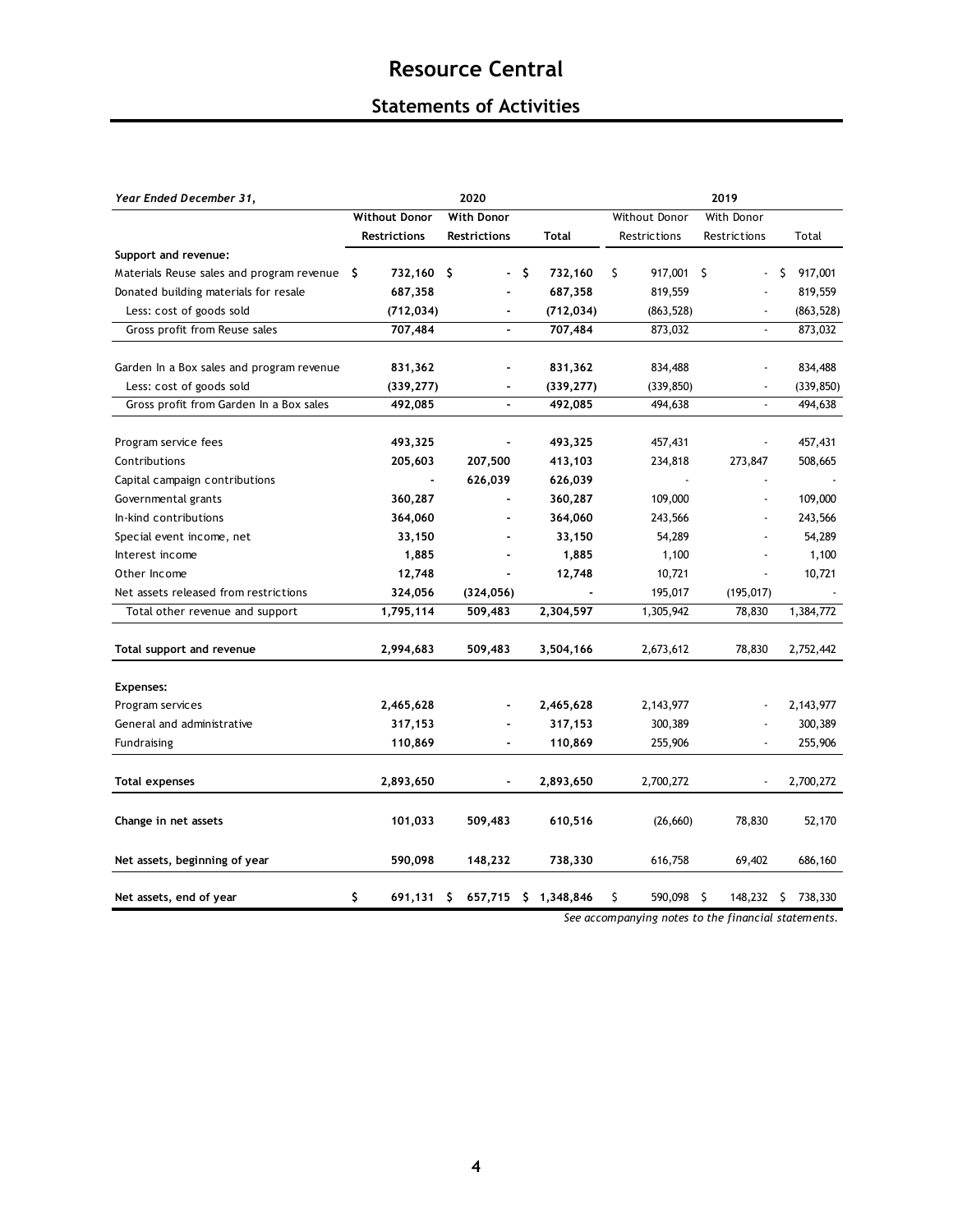# **Statement of Functional Expenses**

| Year Ended December 31,      |                 | 2020 |                    |    |                    |    |              |
|------------------------------|-----------------|------|--------------------|----|--------------------|----|--------------|
|                              | Program         |      | <b>General and</b> |    |                    |    |              |
|                              | <b>Services</b> |      | Administrative     |    | <b>Fundraising</b> |    | <b>Total</b> |
| Wages                        | \$1,197,951     | \$   | 186,258            | \$ | 57,148             | \$ | 1,441,357    |
| Employee benefits            | 139,040         |      | 28,931             |    | 4,257              |    | 172,228      |
| Payroll tax expenses         | 85,135          |      | 12,515             |    | 4,128              |    | 101,778      |
| Employee expenses            | 1,422,126       |      | 227,704            |    | 65,533             |    | 1,715,363    |
| Cost of goods sold           | 1,051,311       |      |                    |    |                    |    | 1,051,311    |
| Occupancy                    | 410,729         |      | 22,337             |    | 3,880              |    | 436,946      |
| Professional fees            | 81,974          |      | 38,408             |    | 1,141              |    | 121,523      |
| Program materials and prizes | 102,717         |      |                    |    |                    |    | 102,717      |
| Depreciation                 | 72,782          |      | 12,069             |    | 122                |    | 84,973       |
| <b>Supplies</b>              | 34,955          |      | 6,466              |    | 4,597              |    | 46,018       |
| Site maintenance             | 50,072          |      | 1,568              |    | 2,995              |    | 54,635       |
| <b>Business development</b>  | 28,437          |      | 9                  |    | 18,187             |    | 46,633       |
| Travel                       | 32,481          |      | 3                  |    | 58                 |    | 32,542       |
| Staff development            | 6,493           |      | 1,349              |    |                    |    | 7,842        |
| Insurance                    | 39,942          |      | 2,319              |    | 731                |    | 42,992       |
| <b>Utilities</b>             | 60,002          |      | 2,940              |    | 4,110              |    | 67,052       |
| Merchant credit card fees    | 30,160          |      |                    |    | 600                |    | 30,760       |
| Interest                     | 132             |      |                    |    |                    |    | 132          |
| Postage and printing         | 3,723           |      | 114                |    | 298                |    | 4,135        |
| Licenses and fees            | 2,910           |      | 130                |    | 33                 |    | 3,073        |
| Dues and subscriptions       | 16,181          |      | 371                |    | 8,434              |    | 24,986       |
| Other                        | 69,812          |      | 1,366              |    | 150                |    | 71,328       |
|                              | 3,516,939       |      | 317,153            |    | 110,869            |    | 3,944,961    |
| Less: cost of goods sold     | (1,051,311)     |      |                    |    |                    |    | (1,051,311)  |
| <b>Total expenses</b>        | \$2,465,628     | \$   | 317,153            | \$ | 110,869            | \$ | 2,893,650    |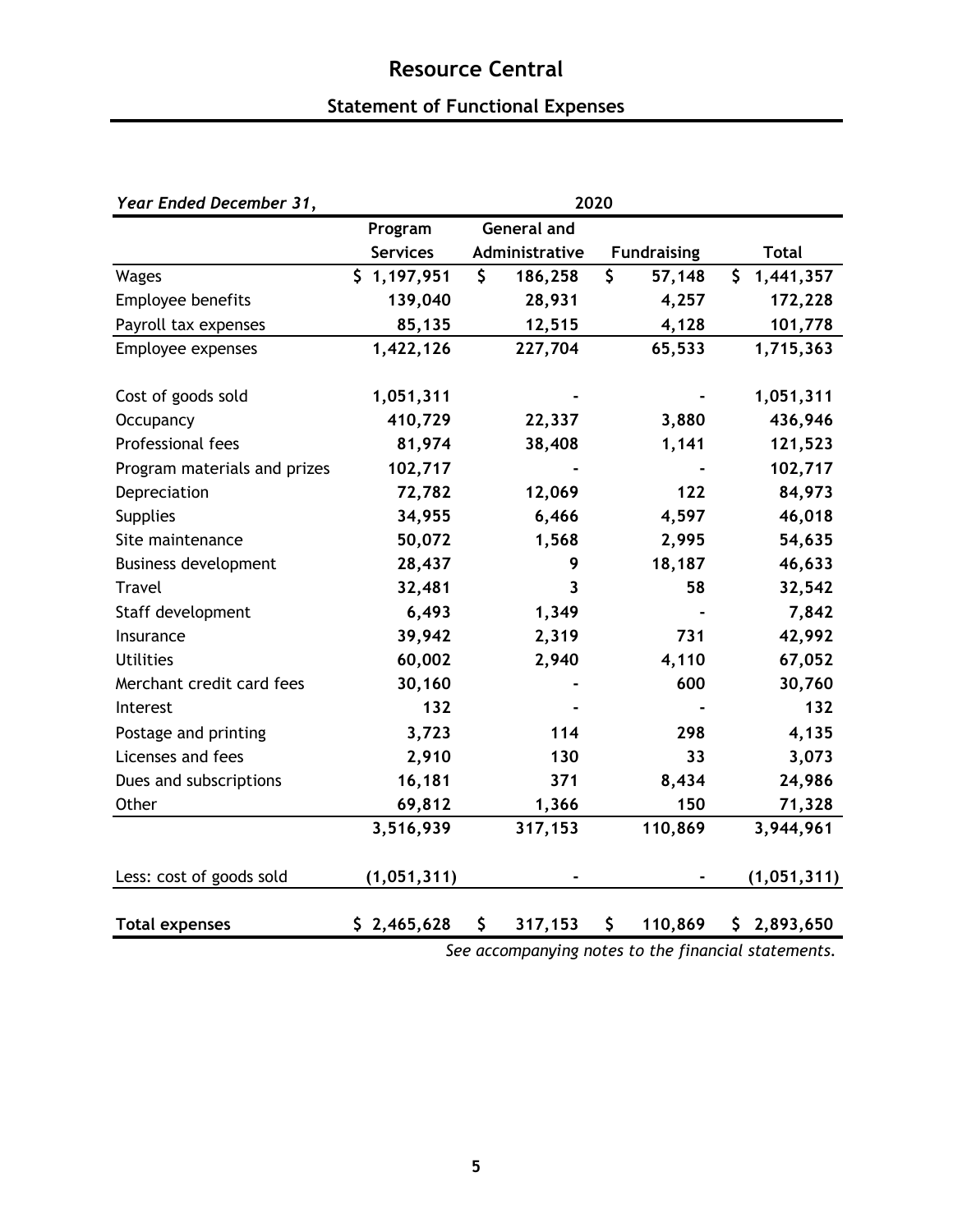# **Statement of Functional Expenses**

| Year Ended December 31,      | 2019 |                 |    |                    |    |                    |    |               |
|------------------------------|------|-----------------|----|--------------------|----|--------------------|----|---------------|
|                              |      | Program         |    | <b>General and</b> |    |                    |    |               |
|                              |      | <b>Services</b> |    | Administrative     |    | <b>Fundraising</b> |    | <b>Total</b>  |
| Wages                        | \$   | 1,116,488       | \$ | 185,947            | \$ | 72,513             | \$ | 1,374,948     |
| Employee benefits            |      | 154,571         |    | 31,955             |    | 7,044              |    | 193,570       |
| Payroll tax expenses         |      | 89,454          |    | 13,540             |    | 5,874              |    | 108,868       |
| Employee expenses            |      | 1,360,513       |    | 231,442            |    | 85,431             |    | 1,677,386     |
| Cost of goods sold           |      | 1,203,378       |    |                    |    |                    |    | 1,203,378     |
| Occupancy                    |      | 249,443         |    | 16,457             |    | 5,869              |    | 271,769       |
| Professional fees            |      | 93,403          |    | 24,521             |    | 28,788             |    | 146,712       |
| Program materials and prizes |      | 115,245         |    |                    |    |                    |    | 115,245       |
| Depreciation                 |      | 64,147          |    | 13,896             |    | 749                |    | 78,792        |
| Supplies                     |      | 19,411          |    | 369                |    | 44,191             |    | 63,971        |
| Site maintenance             |      | 42,760          |    | 1,052              |    | 335                |    | 44,147        |
| <b>Business development</b>  |      | 30,182          |    | 23                 |    | 64,371             |    | 94,576        |
| <b>Travel</b>                |      | 21,607          |    | 65                 |    | 121                |    | 21,793        |
| Staff development            |      | 7,181           |    | 5,295              |    | 211                |    | 12,687        |
| Insurance                    |      | 35,407          |    | 2,477              |    | 1,720              |    | 39,604        |
| <b>Utilities</b>             |      | 36,613          |    | 2,341              |    | 11,098             |    | 50,052        |
| Merchant credit card fees    |      | 36,410          |    |                    |    | 1,617              |    | 38,027        |
| Interest                     |      | 490             |    |                    |    |                    |    | 490           |
| Postage and printing         |      | 14,040          |    | 42                 |    | 2,840              |    | 16,922        |
| Licenses and fees            |      | 973             |    | 46                 |    | 125                |    | 1,144         |
| Dues and subscriptions       |      | 8,376           |    | 282                |    | 8,440              |    | 17,098        |
| Other                        |      | 7,776           |    | 2,081              |    |                    |    | 9,857         |
|                              |      | 3,347,355       |    | 300,389            |    | 255,906            |    | 3,903,650     |
| Less: cost of goods sold     |      | (1, 203, 378)   |    |                    |    |                    |    | (1, 203, 378) |
| Total expenses               | \$.  | 2, 143, 977     | \$ | 300,389            | \$ | 255,906            | \$ | 2,700,272     |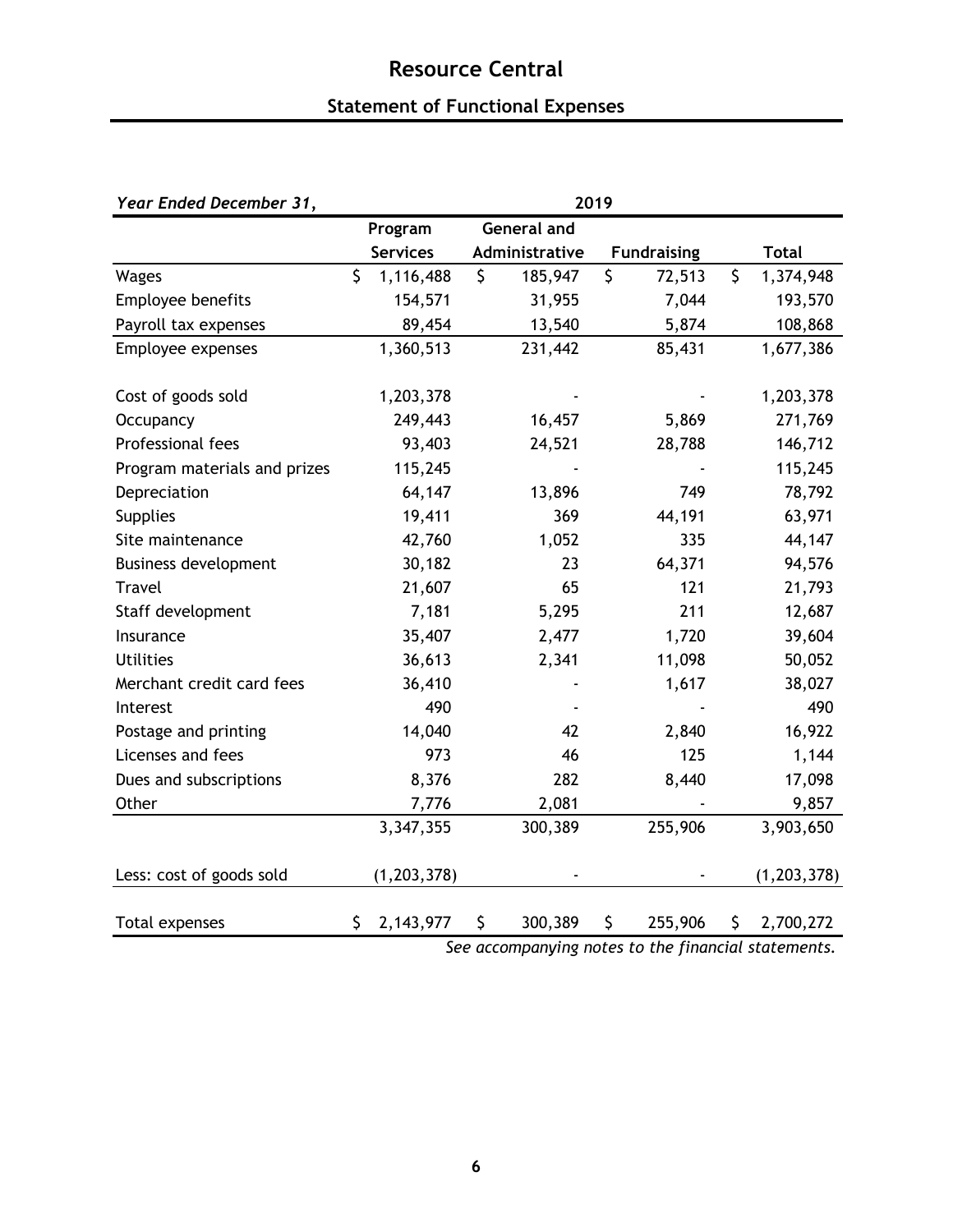# **Statements of Cash Flows**

| Year Ended December 31,                                   | 2020 |            |    | 2019      |
|-----------------------------------------------------------|------|------------|----|-----------|
| Cash flows from operating activities:                     |      |            |    |           |
| Change in net assets                                      | \$   | 610,516    | \$ | 52,170    |
| Adjustments to reconcile change in net assets to net cash |      |            |    |           |
| flows from operating activities                           |      |            |    |           |
| Depreciation                                              |      | 84,973     |    | 78,792    |
| Decrease (increase) in operating assets:                  |      |            |    |           |
| Grants and contributions receivable                       |      | (206, 157) |    | 5,224     |
| Prepaid expenses and deposits                             |      | 10,352     |    | (14, 180) |
| Inventory                                                 |      | (1,099)    |    | (21, 987) |
| Increase (decrease) in operating liabilities:             |      |            |    |           |
| Accounts payable                                          |      | 38,949     |    | (17, 134) |
| Accrued payroll                                           |      | (9,983)    |    | 18,631    |
| Deferred revenue                                          |      | 194,486    |    | 23,960    |
| Net cash flows from operating activities                  |      | 722,037    |    | 125,476   |
| Cash flows from investing activities:                     |      |            |    |           |
| Purchase of property and equipment                        |      | (177, 360) |    | (90, 049) |
|                                                           |      |            |    |           |
| Net cash flows from investing activities                  |      | (177, 360) |    | (90, 049) |
| Cash flows from financing activities:                     |      |            |    |           |
| Payments on note payable                                  |      | (6, 455)   |    | (6,656)   |
| Net cash flows from financing activities                  |      | (6, 455)   |    | (6,656)   |
|                                                           |      |            |    |           |
| Net change in cash and cash equivalents                   |      | 538,222    |    | 28,771    |
| Cash and cash equivalents, beginning of year              |      | 612,419    |    | 583,648   |
| Cash and cash equivalents, end of year                    | \$   | 1,150,641  | \$ | 612,419   |
| Supplemental cash flow information                        |      |            |    |           |
| Cash paid during the year for interest                    | \$   | 132        | \$ | 444       |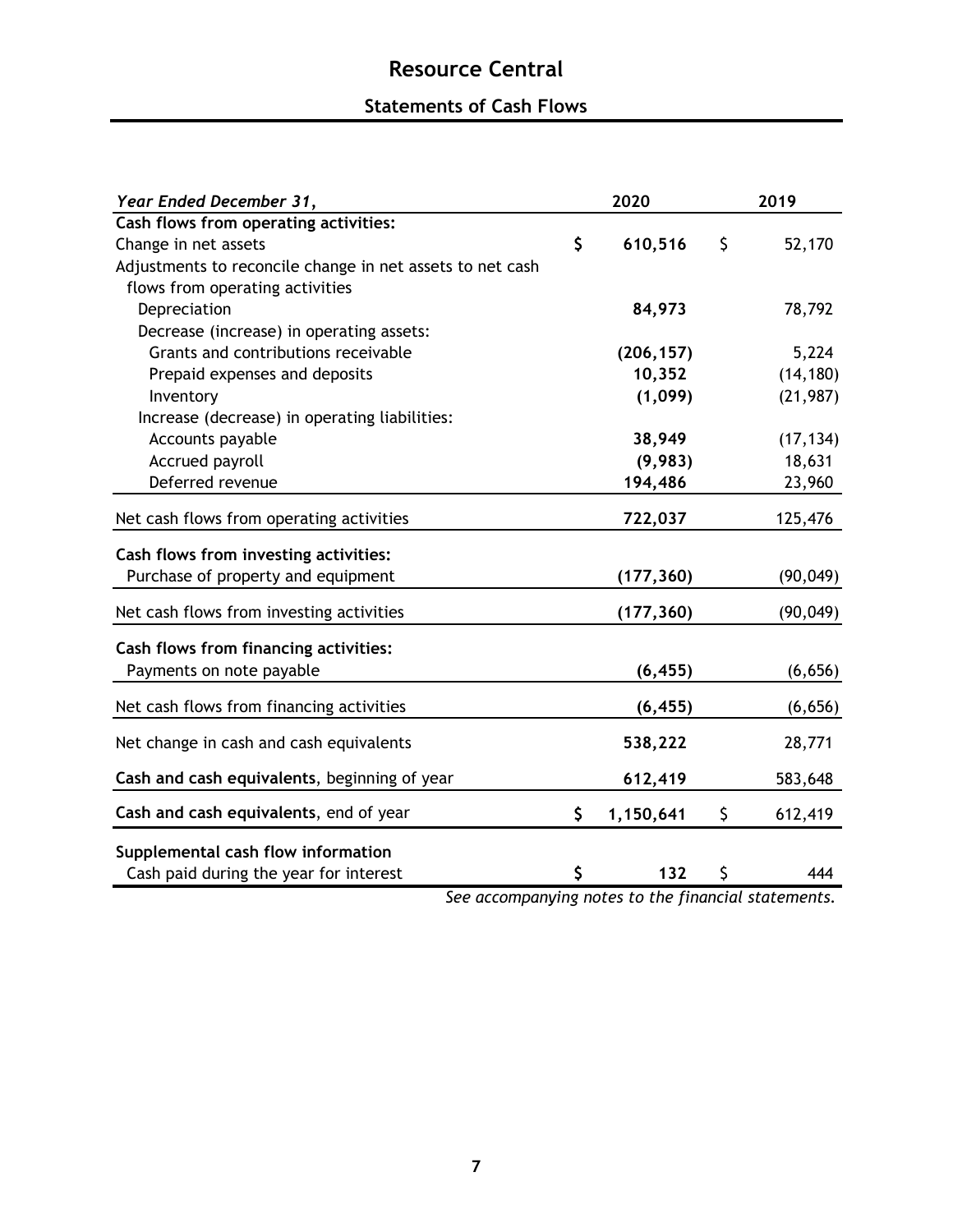## **1. Nature of Activities**

Resource Central (the "Organization") is a community based non-profit organization incorporated in 1976 with a mission to put conservation into action. Its vision is thriving communities living sustainably. Currently, the Organization serves homeowners, schools, small businesses and municipalities throughout Colorado Front Range Communities.

Through sustainability programs that impact water and energy consumption and its retail operation that diverts materials from the landfill, the Organization is evolving as a social enterprise, identifying market-driven opportunities to expand and improve its reach and impact, and engage more directly with residents.

The Organization is primarily funded by the programs below; sales of used building materials, drought-tolerant gardens, known as the Garden in a Box program, and conservation program service fees.

*Garden In A Box:* Offers professionally designed, waterwise garden kits tailor made for Colorado yards. The kits are affordable, do it yourself gardens that are easy to use and help save water.

*Materials Reuse:* Reselling donated building materials at discounted prices to help reduce the amount materials that go to landfills.

*Renew Our Schools:* Helping students and schools conserve energy and hosting competitions to encourage schools to compete in saving the most energy.

## **2. Summary of Significant Accounting Policies**

#### *Basis of Accounting*

The financial statements of the Organization have been prepared in accordance with accounting principles generally accepted in the United States of America ("GAAP"), which require the Organization to report information regarding its financial position and activities according to the following net asset classifications:

**Net assets without donor restrictions:** Net assets that are not subject to donor-imposed restrictions and may be expended for any purpose in performing the primary objectives of the Organization. These net assets may be used at the discretion of the Organization's management and the board of directors.

**Net assets with donor restrictions**: Net assets subject to stipulations imposed by donors, and grantors. Some donor restrictions are temporary in nature; those restrictions will be met by actions of the Organization or by the passage of time. Other donor restrictions are perpetual in nature, where by the donor has stipulated the funds be maintained in perpetuity.

Donor restricted contributions are reported as increases in net assets with donor restrictions. When a restriction expires, net assets are reclassified from net assets with donor restrictions to net assets without donor restrictions in the statements of activities.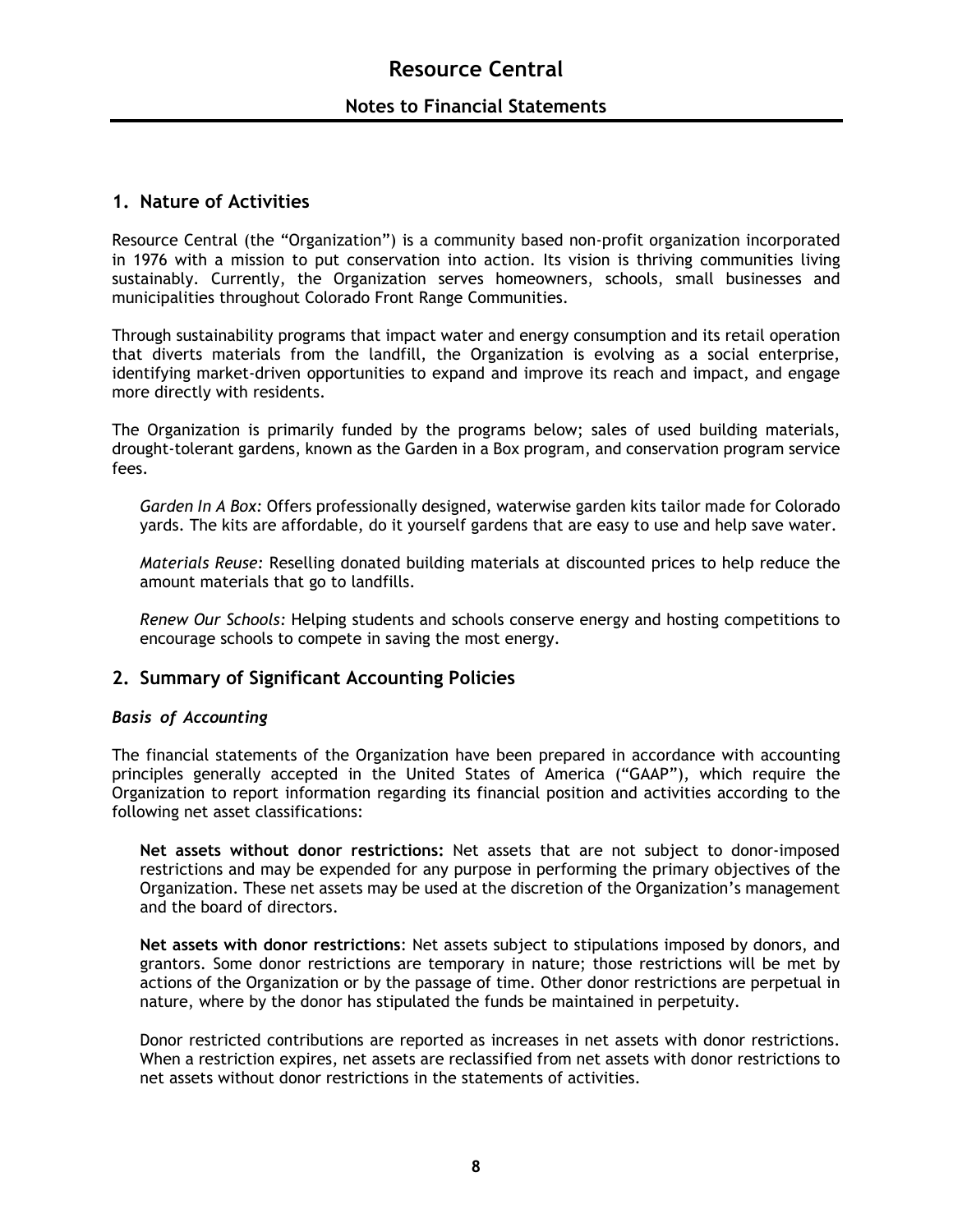#### *COVID-19 and CARES Act*

On January 30, 2020, the World Health Organization ("WHO") announced a global health emergency because of a new strain of coronavirus originating in Wuhan, China (the "COVID-19 outbreak") and the risks to the international community as the virus spreads globally beyond its point of origin. In March 2020, the WHO classified the COVID-19 outbreak as a pandemic, based on the rapid increase in exposure globally.

In April 2020, the Organization received funding through the Small Business Administration ("SBA") in the amount of \$288,037, pursuant to the Paycheck Protection Program ("PPP") under Decision A, Title I of the Coronavirus Aid, Relief, and Economic Stimulus Act ("CARES ACT"), which was enacted on March 27, 2020 by the United States Federal Government. The loan and accrued interest are subject to forgiveness by the SBA if the funds are obtained and used in accordance with certain criteria defined by the SBA, including usage on certain eligible expenses which include payroll costs, health care benefits, mortgage payments, rent, and utilities as defined in the CARES Act and subsequently issued rulings. The Organization received notice from the SBA of forgiveness on December 9, 2020 and therefore has recognized these funds as a government grant within the Statement of Activities for the year end December 31, 2020 in according with Accounting Standards Codification ("ASC") 958-605, *Not-for-Profit Entities—Revenue Recognition*. The Organization has not accrued any liability associated with the risks of an adverse SBA review.

There is considerable uncertainty around the duration and potential impact to the Organization's operations. The full impact of the COVID-19 outbreak continues to evolve as of the date of this report. As such, it is uncertain as to the full magnitude that the pandemic will have on the Organization's financial condition, liquidity, and future results of operations. Management is actively monitoring the global situation on its financial condition, liquidity, operations, continuants, and workforce.

#### *Cash and Cash Equivalents*

The Organization considers all highly liquid investments and securities with original maturities of three months or less at the time of purchase to be cash equivalents. At times, the Organization's bank account balances may exceed federally insured limits. As of December 31, 2020, there were funds of approximately \$392,000 held in excess of the insured limits. Management monitors the reputation of the financial institutions with which it associates and believes the Organization's risk is negligible. The Organization has not experienced any losses in such accounts.

#### *Grants and Contributions Receivable*

Based on the judgment of the Organization and past collection histories, no allowance for doubtful accounts was deemed necessary as of December 31, 2020 and 2019. The Organization does not require collateral on grants or contributions receivable. As of December 31, 2020 and 2019, there were two donors which individually accounted for more than 10% of the grants and contributions receivable and totaled 100% and 89%, respectively. All receivables are expected to be collected within 12 months.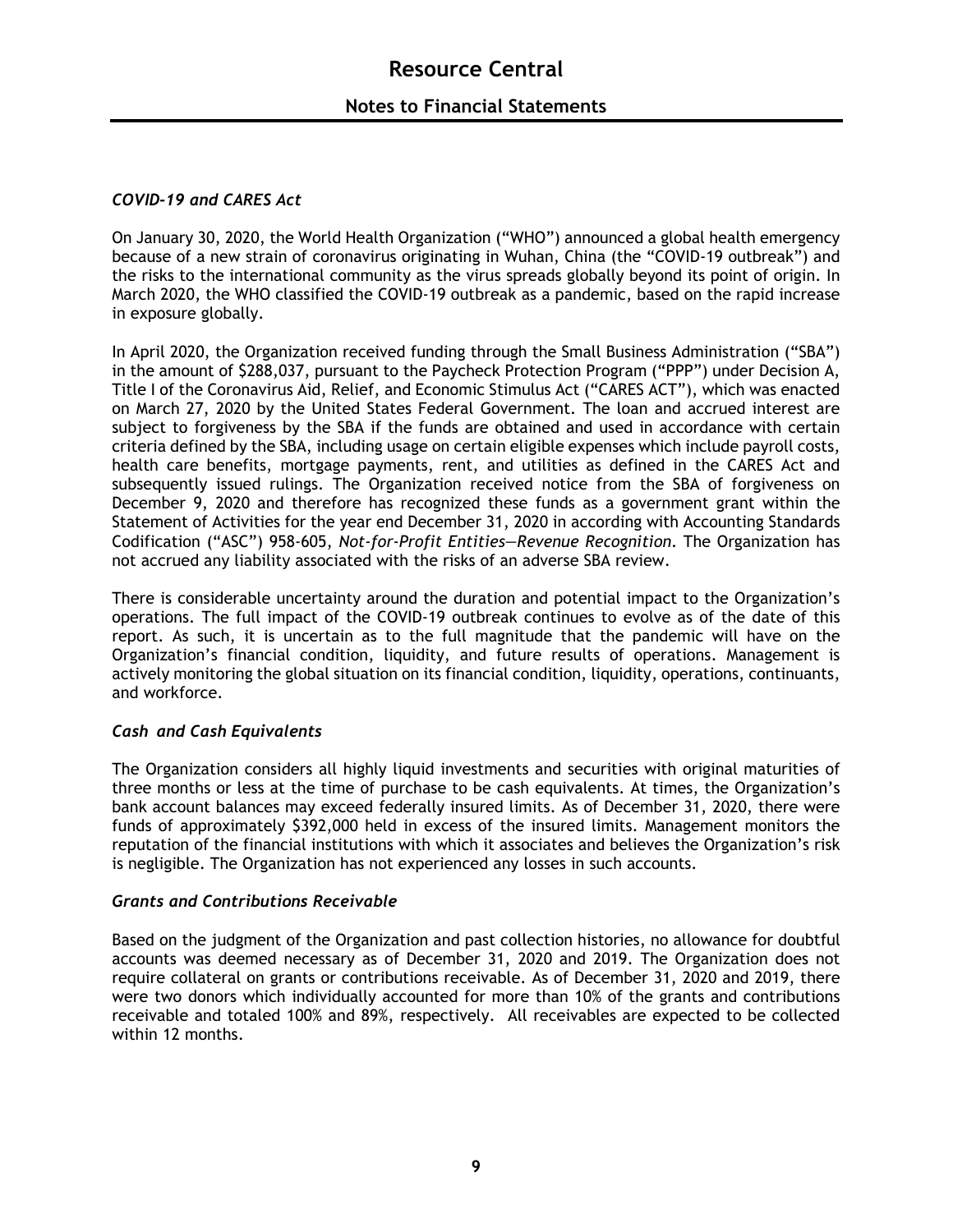Conditional promises to give are not recognized as revenue until the conditions are substantially met. In November 2017, the City of Boulder ballot initiative 2M passed. This includes funding of \$1,400,000 for capital improvements and build out of a Zero Waste Community Center in Boulder. These funds are conditional on the Organization raising funds of \$1,400,000 for this project, see Note 4 for addition information on the capital campaign.

#### *Property and Equipment*

Property and equipment acquired with an initial value of \$5,000 or more are capitalized and stated at cost, less accumulated depreciation. Depreciation of furniture, equipment and leasehold improvements is computed using the straight-line method over the estimated useful lives of three to ten years, or lease term if shorter. Depreciation of tool library assets is computed using the straightline method over the estimated useful lives of five years. The fair value of donated assets is similarly capitalized.

Expenditures for renewals and betterments in excess of \$5,000 that materially extend the life of an asset or increase its productivity are capitalized. Expenditures for repairs and maintenance that do not extend asset lives or improve productivity are expensed as incurred. When assets are sold, retired or otherwise disposed of, the cost and related accumulated depreciation are eliminated from the accounts and any resulting gain or loss is recognized.

#### *Inventory*

Inventory consists of donated, used building materials, stated at fair value at the time of donation, and purchased merchandise, stated at the net realizable value.

#### *Accrued Expenses*

Accrued payroll consists of time worked and not yet paid and accrued vacation time earned but not yet used by employees.

#### *Use of Estimates*

The preparation of these financial statements in conformity with GAAP requires management to make estimates and assumptions that affect the reported amounts of assets and liabilities and disclosure of contingent assets and liabilities at the date of the financial statements, and the reported amounts of revenues and expenses during the reporting period. Actual results could differ from those estimates, and such differences could be material.

#### *Revenue from Contracts with Customers*

On January 1, 2019, the Organization adopted Financial Accounting Standard Board ("FASB") ASC 606, *Revenue from Contracts with Customers* and all the related amendments ("ASC 606") with respect to all contracts. The Organization accounts for contract revenue in accordance with the new revenue standard, which requires the Organization to recognize contract revenue in a manner which depicts the transfer of goods or services to its customers at an amount that reflects the consideration the Organization expects to receive in exchange for those goods or services. The Organization adopted the new revenue standard retrospectively and there were no significant adjustments recognized.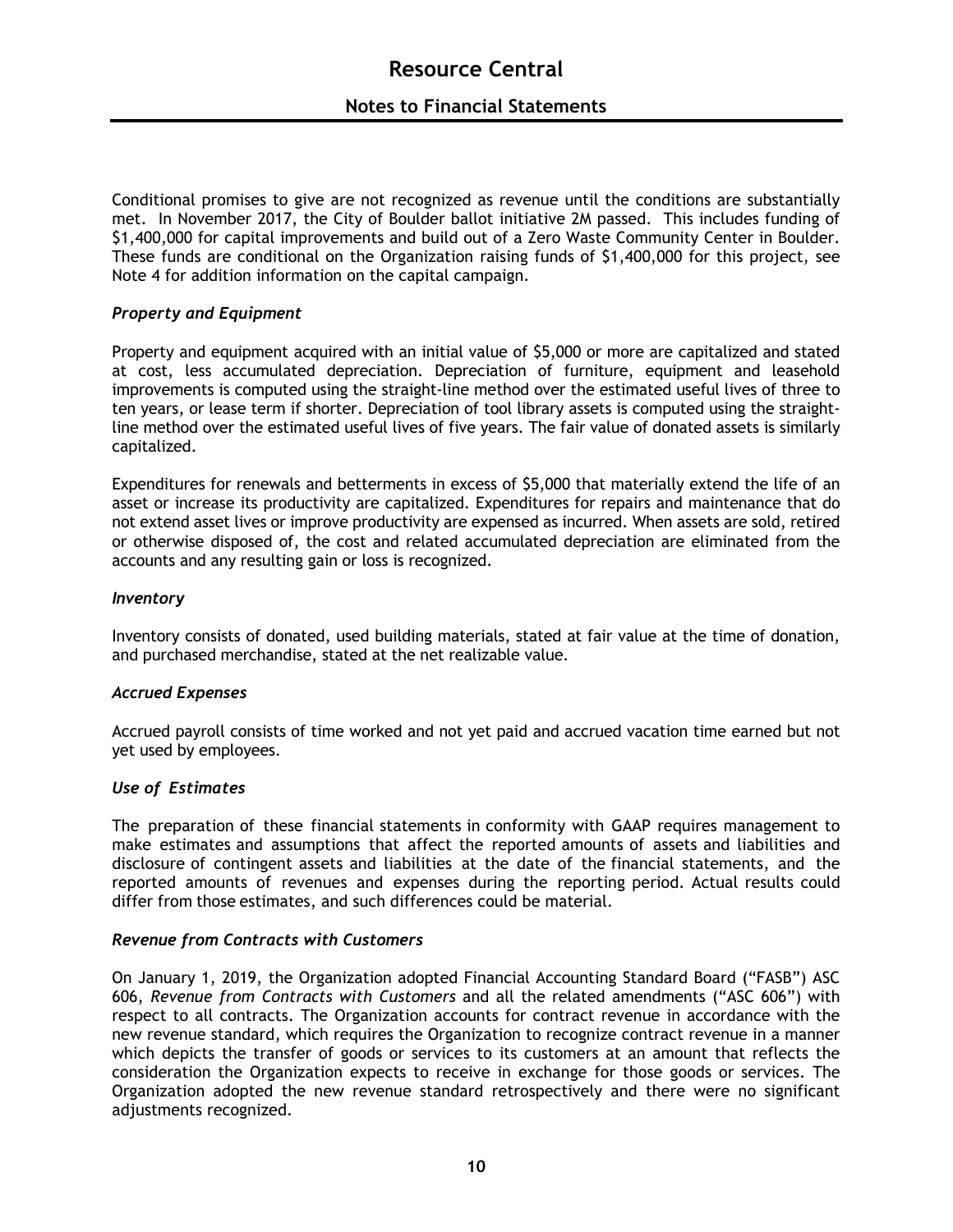## **Notes to Financial Statements**

Additionally, on January 1, 2019 the Organization adopted ASU 2018-08, *Contributions Receivable and Made*. The purpose of this ASU is to clarify and improve the scope and accounting guidance for contributions received and made. The new guidance aids in the classification of contributions and exchange transactions. The Organization adopted the new revenue standard retrospectively and there were no significant adjustments recognized.

The Organization determined sales related to materials resale and a portion of revenue received for event sponsorships and tickets represent exchange transactions and must be recognized under ASC 606. The Organization recognized revenues from the sale of materials at a point in time when the sale occurs and there is a transfer of goods to the customer. The Organization has no further performance obligations related to the sales of materials, given returns are not accepted and there are no additional services required by the Organization after the initial sale. Revenue from sponsorships at events and ticket sales to events is recognized at a point in time, when the event take place. Meals and entertainment are the only performance obligations of more than nominal value for these contracts. Event ticket purchases and sponsorship fees received prior to the event taking place are recognized as deferred revenue and will be recognized in future periods when the event occurs.

There were no other significant exchange revenues during the years ended December 31, 2020 and 2019.

#### *Program Service Fee Revenue and Deferred Revenue*

Program service fees comprise revenue from various municipalities that provide funding to the Organization for services provided to community members aimed at conserving resources and reducing water use. These revenues are recognized when the program or service occurs and the beneficiary of the program receives the services. These were determined to not be exchange transactions and therefore are recognized as contribution revenue in accordance with ASC 958, *Notfor-Profit Entities, Revenue Recognition* (ASC 958). Deferred revenue consists of funds received for services that have not yet performed. Revenue from conditional contributions is recognized when the conditions have been met.

#### *Contributions*

Contributions are recognized when cash, other assets, a decrease in liabilities or expense, or an unconditional promise to give is received. In accordance with ASC 958*,* contributions received are recorded as contributions with donor restrictions or without donor restrictions depending on the existence or nature of donor restrictions.

#### *Recognition of Donor Restrictions*

Support that is restricted by the donor is reported as an increase in net assets with donor restrictions, depending on the nature of the restriction. When a restriction expires (that is, when a stipulated time restriction ends or purpose restriction is accomplished), net assets with donor restrictions are reclassified to net assets without donor restrictions and reported in the statement of activities as net assets released from restrictions.

The Organization reports gifts of land, buildings, and equipment as unrestricted support unless the explicit donor stipulations specify how the assets are to be used. Gifts of cash or other assets that must be used to acquire long-lived assets are reported as restricted support. Absent donor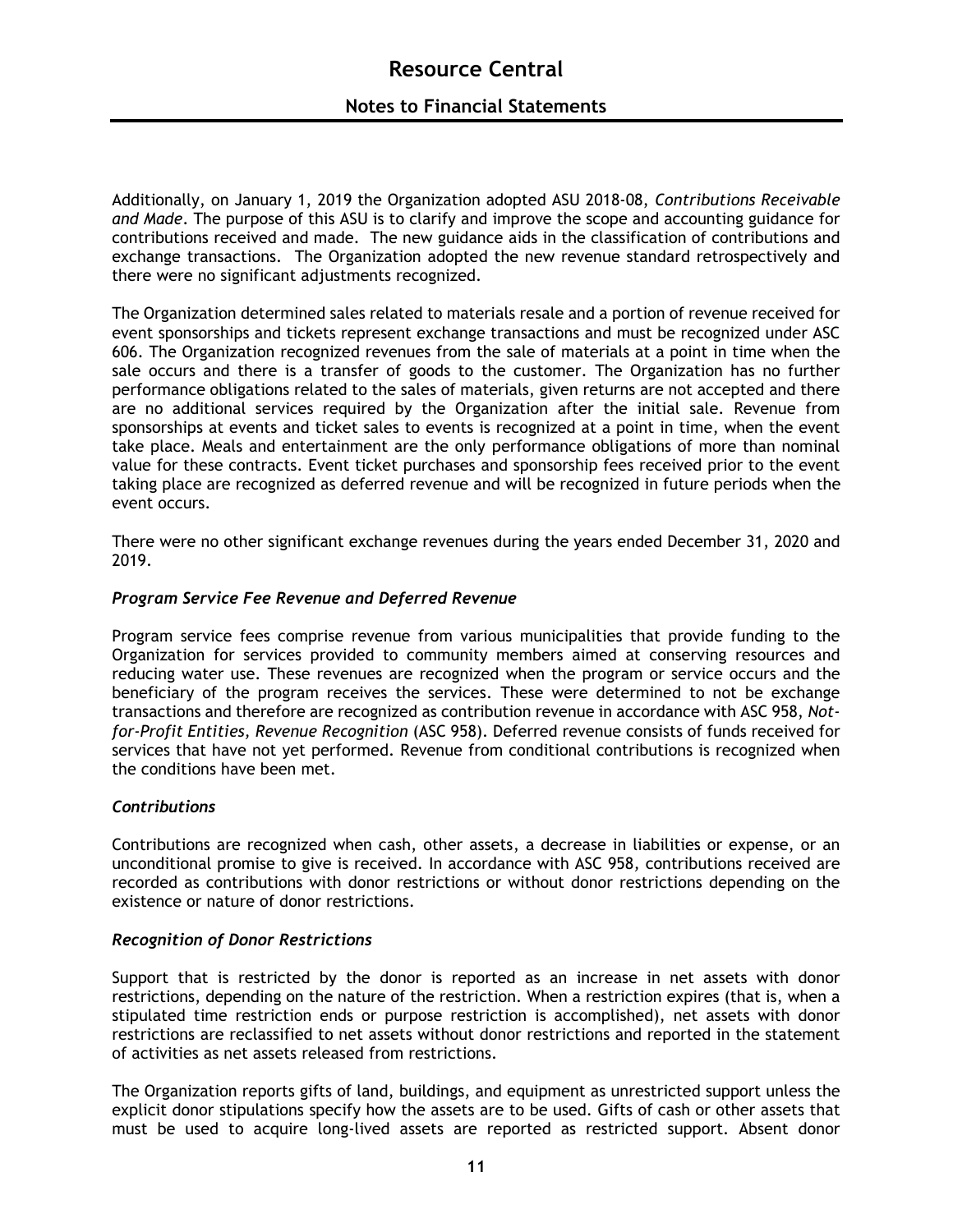## **Notes to Financial Statements**

stipulations regarding how long those long-lived assets must be maintained, the Organization reports expirations of donor restrictions when the donated or acquired long-lived assets are placed in service.

#### *Donated Services, Equipment and Materials*

Donated services are reported as contributions when services create or enhance nonfinancial assets or would be purchased if they require specialized skills and are provided by individuals possessing those skills. Donated equipment and materials are recorded at estimated fair values as revenue and cost of goods sold, expense, or capitalized assets, depending on the nature of the donation.

#### *Functional Allocation of Expenses*

The costs of providing the various programs and supporting services have been summarized on a functional basis in the statements of activities and the statements of functional expenses. Costs that are not directly associated with providing specific services have been allocated based upon the relative time spent by employees of the Organization providing those services or the nature of the expense incurred. The expenses in this category include occupancy, professional fees, Renew Our School prizes, depreciation, supplies, site maintenance, business development, travel, staff development, insurance, utilities, merchant credit card fees, interest, postage and printing, licenses and fees, dues and subscriptions, and other.

#### *Advertising Expense*

Advertising costs are expensed when incurred and totaled approximately \$17,000 and \$19,000 for the years ended December 31, 2020 and 2019, respectively, and are included in business development costs on the statement of functional expenses.

#### *New Accounting Pronouncements*

In February of 2016, the FASB issued ASU 2016-02, *Topic 842, Leases*. The purpose of this ASU is to establish the principle to report transparent and economically neutral information about the assets and liabilities that arise from leases. The new guidance is effective for public business entities with fiscal years beginning after December 15, 2019. For all other organizations the new guidance is effective for fiscal years beginning after December 15, 2021 and interim periods with fiscal years beginning after December 15, 2022. Management is currently evaluating the impact of adoption of this standard on its financial statements.

#### *Income Taxes and Tax Status*

The Organization has received an Internal Revenue Service exemption from federal income taxes under Section 501(c)(3) of the Internal Revenue Code and under the Colorado Income Tax Act of 1964 (as amended). Accordingly, no provision or liability for income taxes has been provided in the accompanying financial statements.

The Organization believes that it has conducted its operations in accordance with, and has properly maintained, its tax-exempt status, and that it has taken no material uncertain tax positions that qualify for recognition or disclosure in the financial statements. Years before 2015 are no longer subject to tax authority examinations.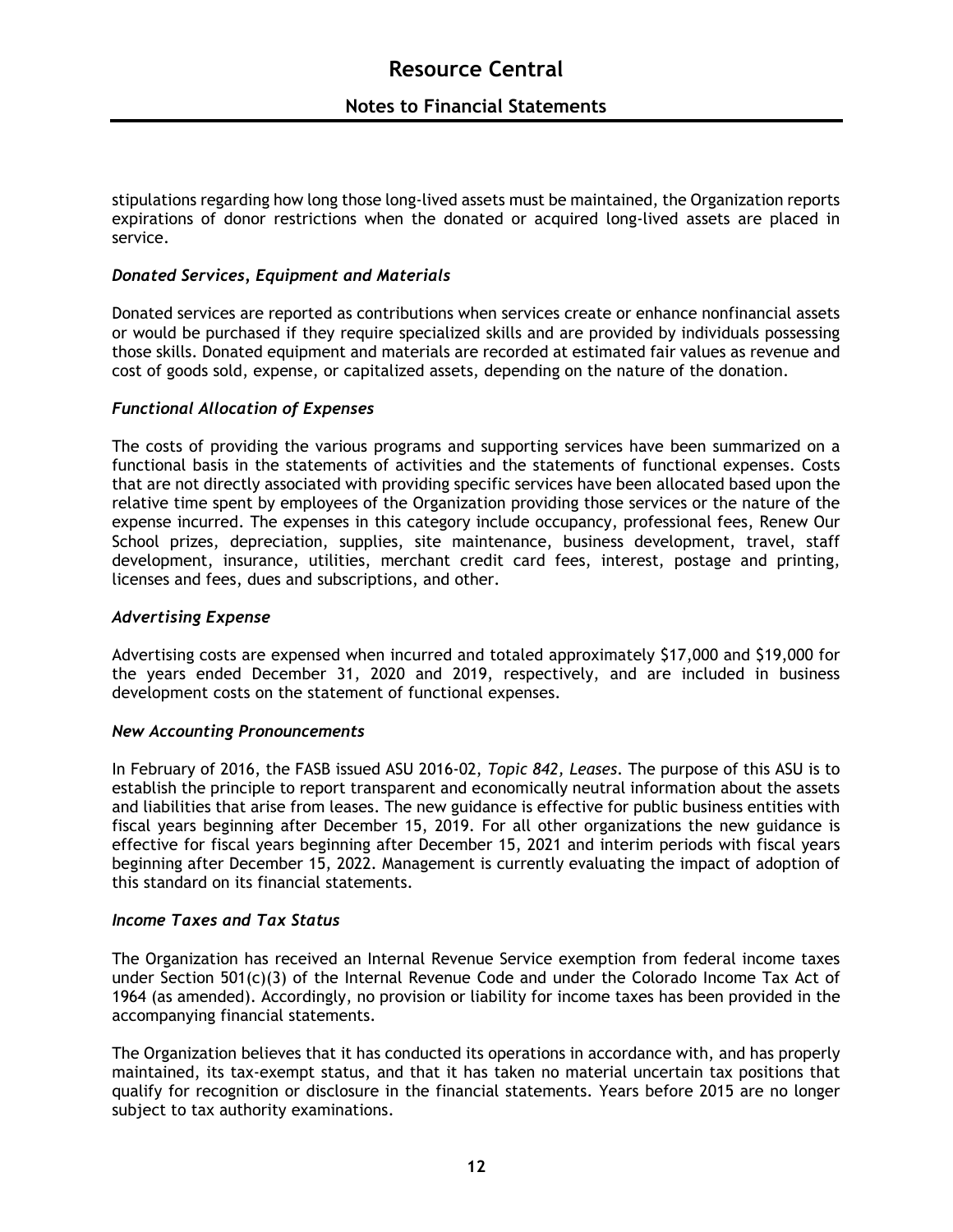## *Reclassification*

Certain amounts in the 2019 financial statements have been reclassified for comparative purposes to conform to current year presentation. These reclassifications had no effect on previously reported net assets or change in net assets.

# **3. Liquidity and Availability of Resources**

The following represents the Organization's financial assets at:

| December 31,                                                            | 2020           | 2019    |
|-------------------------------------------------------------------------|----------------|---------|
| Cash and cash equivalents                                               | $1,150,641$ \$ | 612,419 |
| Pledge receivables                                                      | 230,099        | 23,942  |
| Less those unavailable for general expenditures within one year due to: |                |         |
| Purpose restriction imposed by donor                                    | (229, 294)     |         |
| Financial assets available to meet general expenditures over the        |                |         |
| next year                                                               | 1,151,446      | 636,361 |

The Organization's long-term goal is generally to build financial assets to meet 180 days of operating expenses, which is approximately \$1.4 million. The Organization currently has approximately 145 days of reserves as of December 31, 2020. The Organization also has a benchmark cash reserve of at least 125% of the following months projected cash outflow. The Organization has minimal debt and access to a line of credit, as defined in Notes 6 and 7, and a portion of the program expenses are incurred as part of reimbursable grants.

# **4. Capital Campaign**

During 2020, the Organization launched a capital campaign to raise money for the Reuse Redevelopment construction. The capital campaign funds raised will be matched up to \$1.4 million by funds set aside as a part of the City of Boulder ballot initiative 2M. As the Organization raises funds it can apply to receive the matching funds on a quarterly basis. During 2020, the Organization raised approximately \$629,000 of funds that have been or will be matched. As of December 31, 2020, there was approximately \$200,000 included in grants receivable related to outstanding matching funds. The Organization expects to collect this receivable within the next year and therefore has presented it as short term on the Statement of Financial Position.

Additionally, during 2020, the Organization received a grant from Boulder County for \$300,000 to assist with the construction. Under this grant, the Organization is periodically reimbursed for construction costs incurred. As a part of the ballot initiative 2M described above, the Organization received \$300,000 in matching funds for the reimbursable grant which was recorded as deferred revenue and is being recognized as the Organization spend funds that are eligible for reimbursement. As of December 31, 2020, there was approximately \$200,000 of deferred revenue relating to the unearned match.

All payments to vendors are managed by the Organization. Once the construction is complete resulting in net assets being released from restriction, the Organization will start depreciating the asset over its estimated useful life. As of December 31, 2020, the Organization had capitalized approximately \$87,000 of construction in process related to the Reuse Redevelopment construction.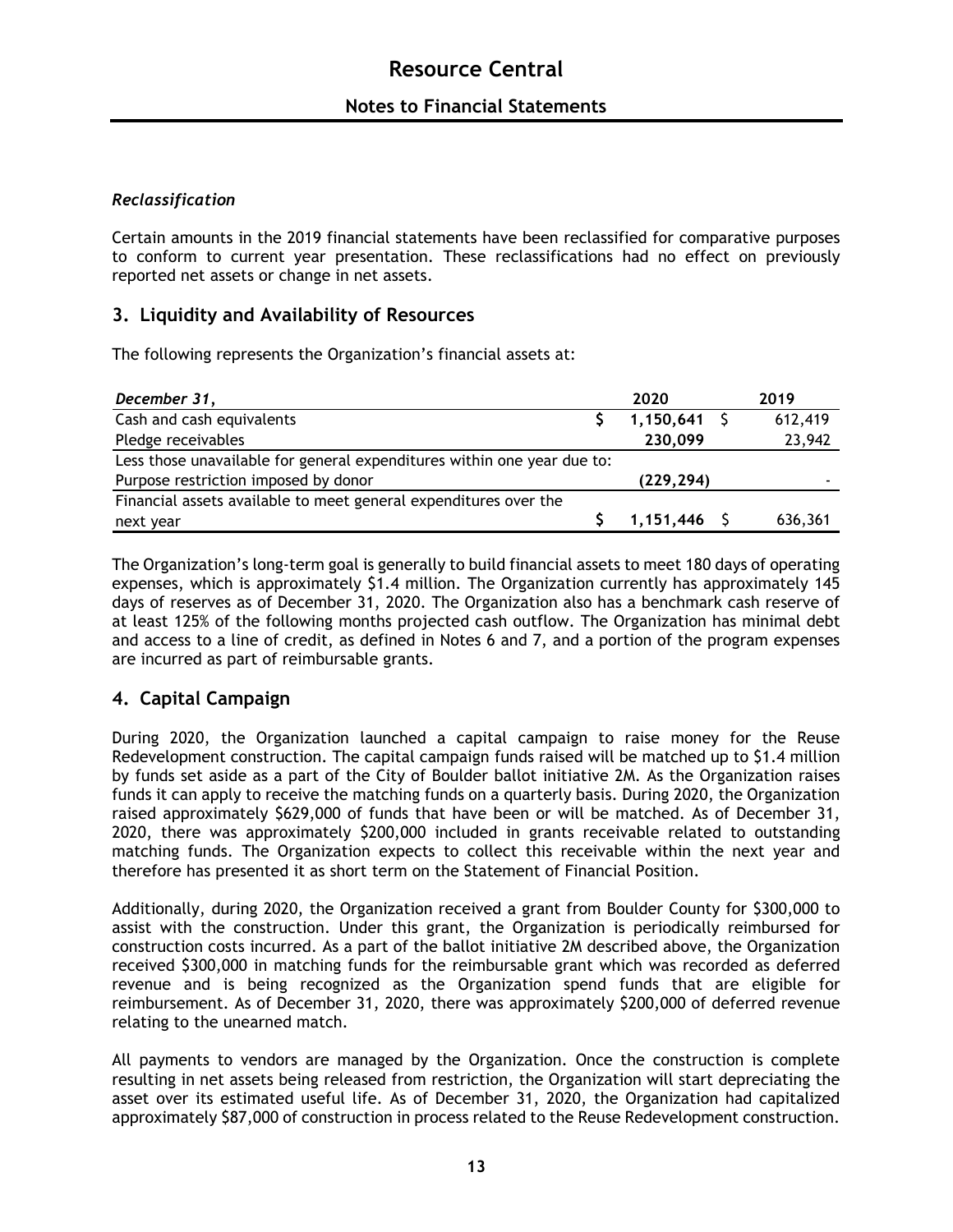# **5. Property and Equipment**

Property and equipment consist of the following:

| December 31,                   | 2020 |            | 2019       |  |
|--------------------------------|------|------------|------------|--|
| Furniture and equipment        | \$.  | 148,011    | 148,011    |  |
| Reuse Program                  |      | 316,246    | 326,852    |  |
| Sustainability                 |      | 402,463    | 323,737    |  |
| Construction in process        |      | 87,469     |            |  |
|                                |      | 954,189    | 798,600    |  |
| Less: accumulated depreciation |      | (683, 410) | (620, 208) |  |
| Property and equipment, net    |      | 270,779    | 178,392    |  |

# **6. Line of Credit**

The Organization has a \$300,000 unsecured line of credit with a financial institution, which requires annual renewal. The line accrues interest at an annual rate of 10.988% per annum above the LIBOR rate (11.14% at December 31, 2020). At December 31, 2020 and 2019, there was no balance outstanding on the line of credit. During the years ended December 31, 2020 and 2019, no advances were made on the line of credit.

# **7. Note Payable**

## *Vehicle Financing*

On January 2, 2017, the Organization entered into a note to finance a vehicle. The note requires monthly principal payments of \$550 beginning in February 2017 and expires in January 2021. The note accrues interest at an annual rate of 4.30% and is secured by the vehicle. The Organization paid the note in full as of December 31, 2020. The balance as of December 31, 2019 was \$6,455.

# **8. Commitments**

## *Land and Building Lease*

In 2010, the Organization entered into a lease agreement with the City of Boulder for a new site for its Material Reuse program. Under the lease, the Organization occupies land, buildings and certain improvements for \$1 a year. During 2019, the Organization extended the lease term to expire on December 31, 2028. The estimated fair market value of this leased space for each of the years ended December 31, 2020 and 2019 was \$339,000 and \$175,000, respectively, this amount is recorded as in-kind contribution revenue on the statement of activities, as reflected in Note 10.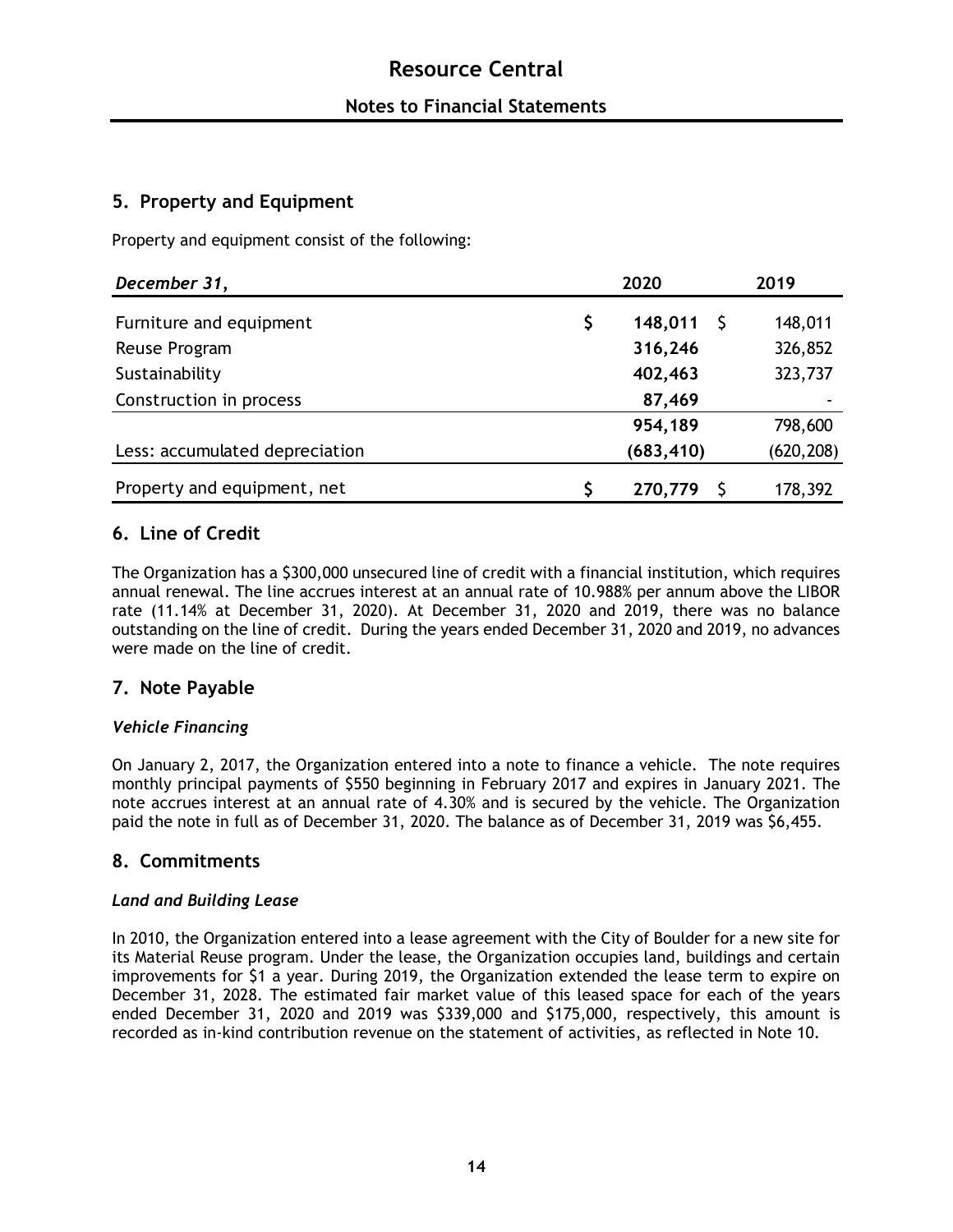#### *Administration Building Lease*

The Organization has also entered into a lease agreement for its administrative location. The lease commenced June 1, 2013, and requires monthly payments ranging from \$3,675 to \$6,730, plus estimated costs for insurance and property taxes through expiration in March 2023. Rental expense under this lease agreement was \$76,407 and \$74,553 for the years ended December 31, 2020 and 2019, respectively.

Future minimum lease payments under this lease are as follows:

# *Year Ending December 31,*

| 2023<br>Total | 20,190<br>178,778 |
|---------------|-------------------|
|               |                   |
| 2022          | 80,270            |
| 2021          | 78,318            |

## **9. Net Assets with Donor Restrictions**

Net assets with donor restrictions consist of the following:

| December 31,              | 2020    | 2019    |  |
|---------------------------|---------|---------|--|
| Reuse Redevelopment       | 626,039 |         |  |
| Renew Our Schools         | 31,676  | 91,211  |  |
| <b>Materials Reuse</b>    | ۰       | 1,950   |  |
| <b>Water Conservation</b> | ۰       | 55,071  |  |
|                           | 657,715 | 148,232 |  |

Net assets with donor restrictions released from restriction consisted of the following:

| Year Ended December 31,   | 2020    | 2019    |
|---------------------------|---------|---------|
| Renew Our Schools         | 181,485 | 123,872 |
| Materials Reuse           |         | 27,550  |
| <b>Water Conservation</b> | 142,571 | 42,088  |
| Conservation for All      | ٠       | 1,507   |
|                           | 324,056 | 195,017 |